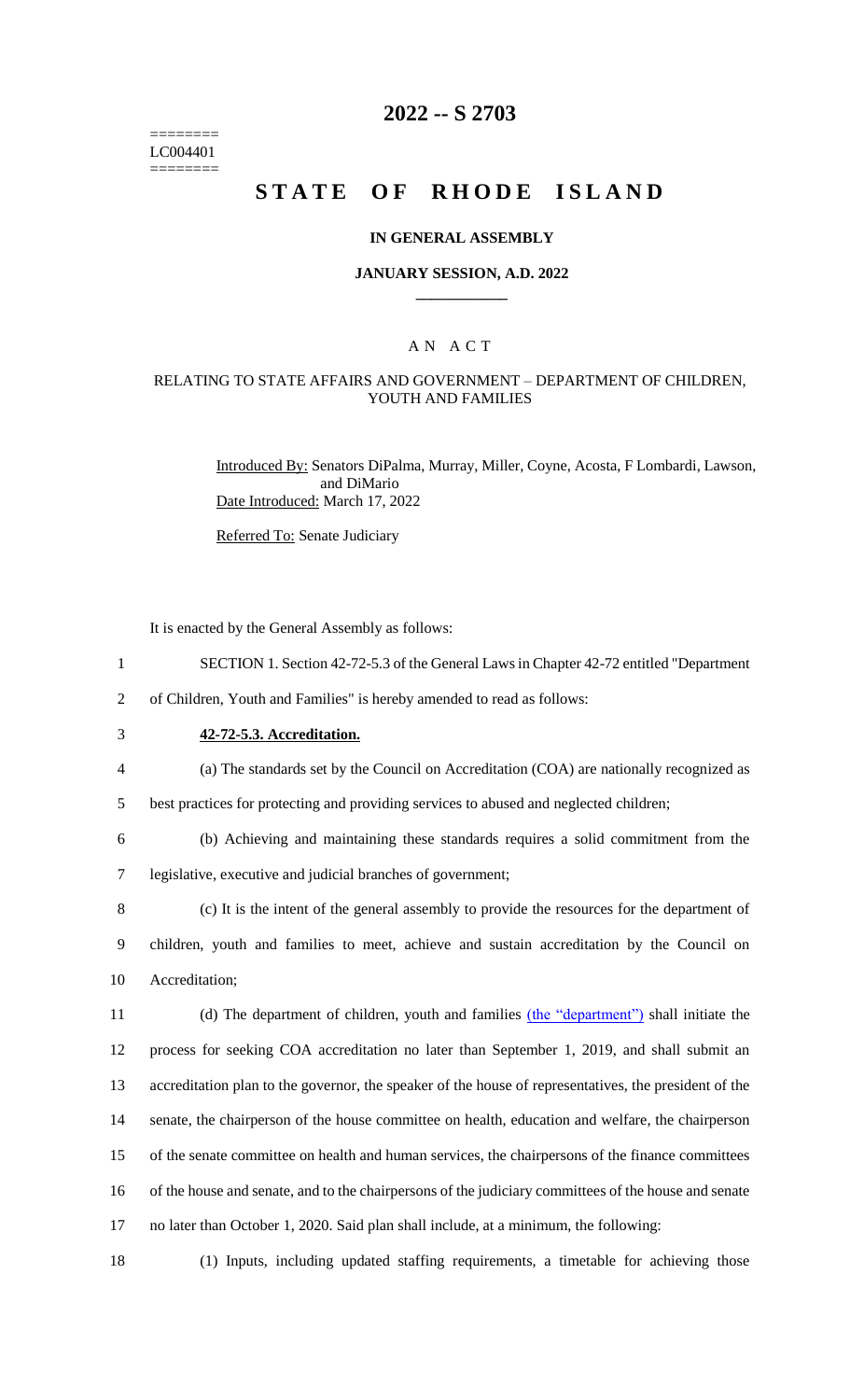- 1 requirements, and any additional costs associated with achieving accreditation;
- 2 (2) Outcomes, including an assessment based on statistical and other evidence, of the 3 impact of accreditation on the number of abused and neglected children, the nature of their abuse, 4 and the relationships between such children and their families.
- 5 (e) [Deleted by P.L. 2019, ch. 88, art. 13, § 15].
- 6 (f) Caseloads for department workers.
- 7 (1) Regardless of the status of COA accreditation, the department shall apply general
- 8 caseload limits for department workers in a manner similar to those contained in COA caseload
- 9 standards for public agencies. More specifically, caseloads for workers shall support the
- 10 achievement of child and family outcomes, shall be regularly reviewed, and generally shall not
- 11 exceed the following:
- 12 (i) Twelve (12) active investigations at a time, including no more than eight (8) new
- 13 investigations per month;
- 14 (ii) Fourteen (14) families receiving ongoing in-home services;
- 15 (iii) Twelve (12) children in out-of-home care, and their families; and
- 16 (iv) Eight (8) children in treatment foster care, and their families.
- 17 (2) By "generally," it is understood that there may be circumstances under which caseloads
- 18 may exceed these limits, such as when the department is faced with temporary staff vacancies or
- 19 when administrative case functions are assigned to other personnel; however, the department shall
- 20 make all efforts to meet the caseload numbers set forth in this subsection.
- 21 SECTION 2. This act shall take effect upon passage.

======== LC004401 ========